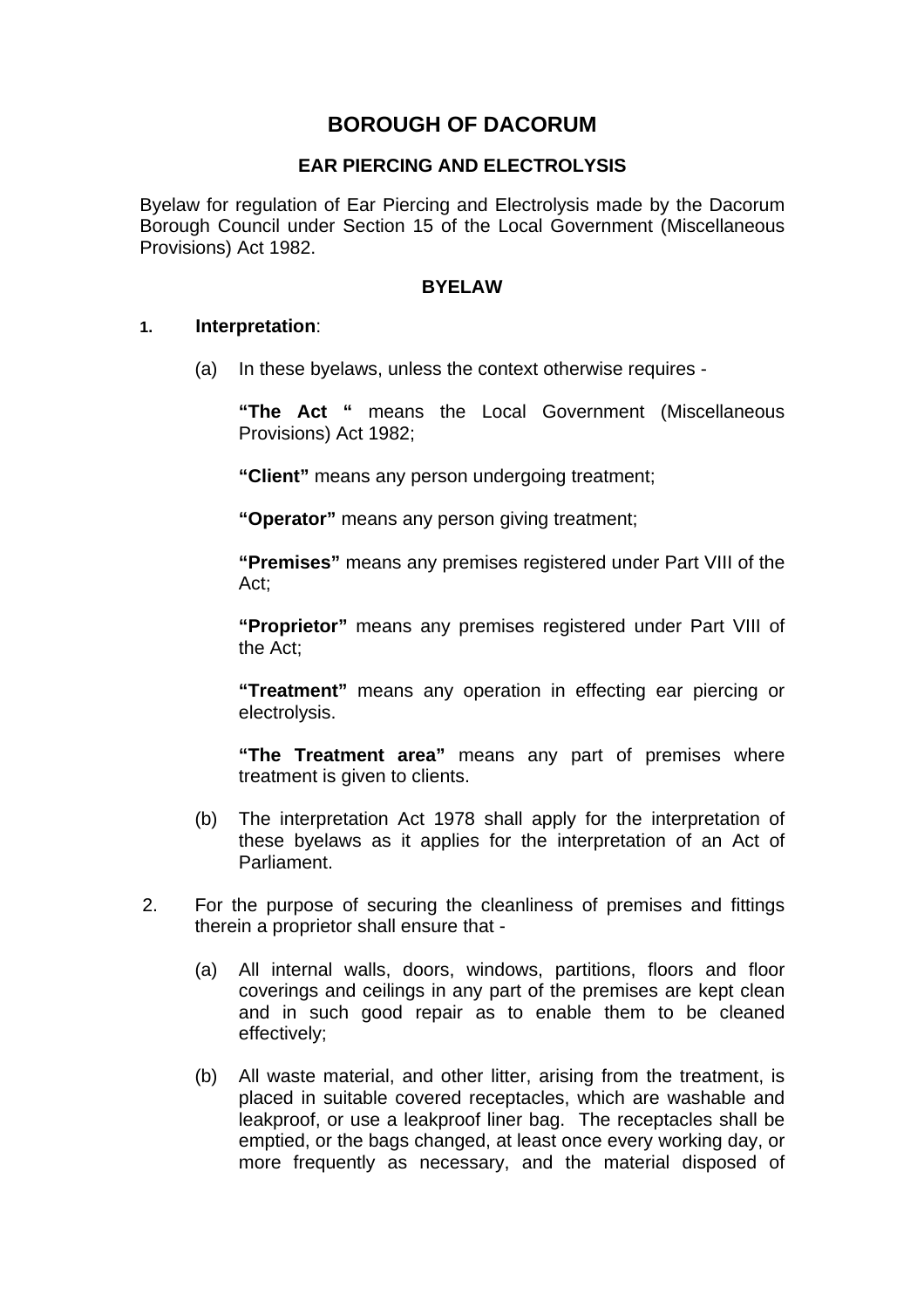safely. Where liners are not used, the receptacles shall then be cleaned;

- (c) All needles used in treatment are placed after use in separate covered and leakproof re-usable boxes, or disposable needle boxes designed for the purpose. When re-usable boxes are used they shall be emptied at least once every working day or more frequently as necessary, and the contents disposed or safely or sterilised for re-use, as appropriate. The box shall then be sterilised. Where needle boxes are used they shall be disposed of safely at suitable intervals;
- (d) All furniture and fittings in the premises are kept clean and in such good repair as to enable them to be cleaned effectively;
- (e) All tables, couches and seats used by clients in the treatment area and any surface on which the items specified in 3 (b) below are placed immediately prior to treatment, have a smooth impervious surface which is wiped down with a suitable disinfectant.
- (f) Where tables or couches are used, they shall be covered by a disposable paper sheet which shall be changed for each client;
- (g) A notice or notices reading "No Smoking" are prominently displayed within the treatment area.
- 3. For the purpose of securing the cleansing and, so far as is appropriate the sterilisation of instruments, materials and equipment used in connection with the treatment -
	- (a) An operator shall ensure that, before use in connection with treatment, any gown, wrap or other protective clothing, paper or other covering, towels cloth of other such articles used in the treatment -
		- (i) is clean and in goof repair, and, so far as is appropriate, is sterile;
		- (ii) has not previously been used in connection with any other client unless it consists of a material which can be and has been adequately cleaned and, so far as is appropriate, sterilised;
	- (b) An operator shall ensure that any needle, metal instrument, or other item of equipment, used in treatment or for handling instruments and needles used in treatment, is in a sterile condition and kept sterile until it is used.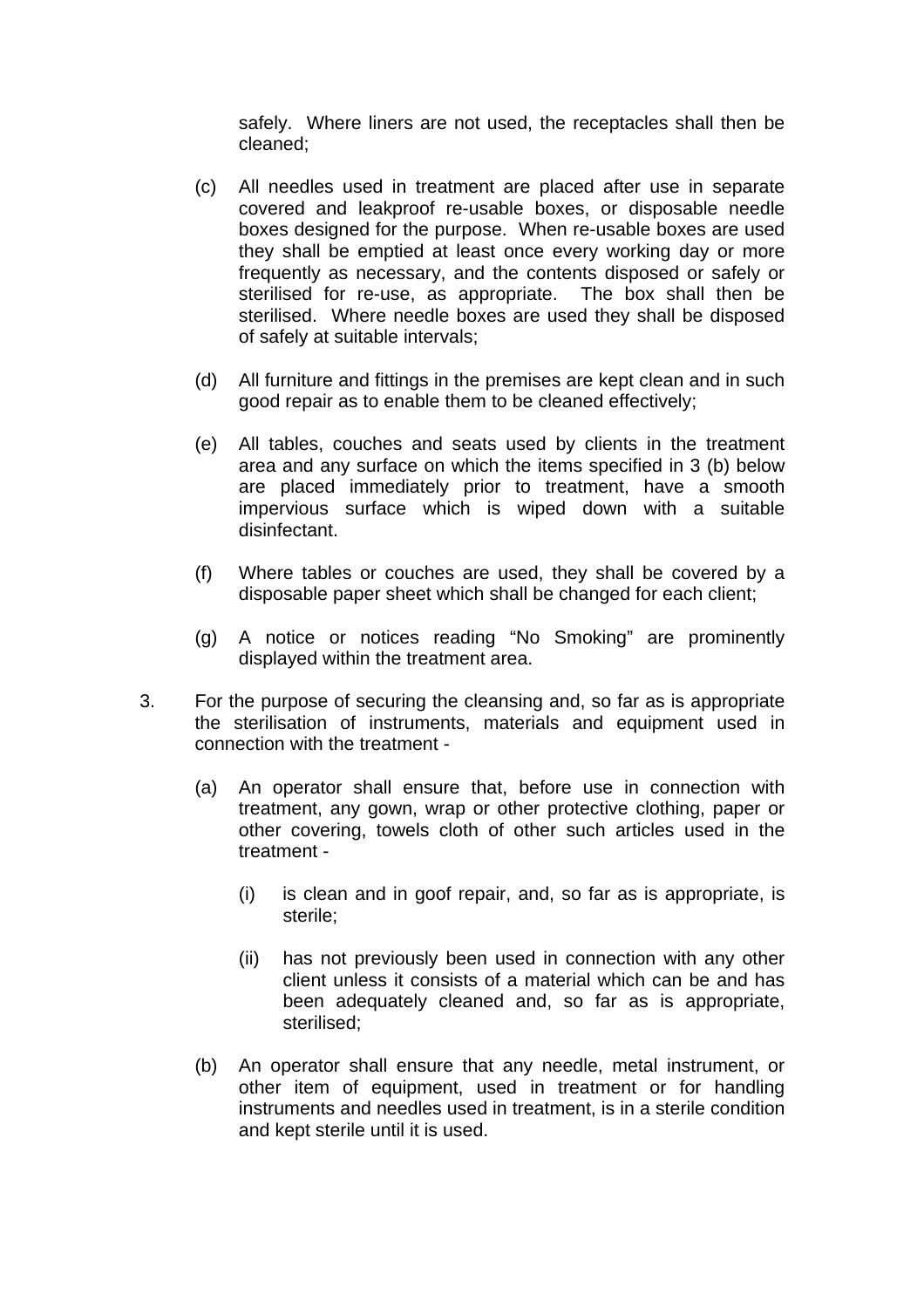- (c) A proprietor shall provide
	- (i) adequate facilities and equipment for the purpose of sterilisation (unless pre-sterilised items are used) and of cleansing, as required in pursuance of these byelaws;
	- (ii) sufficient and safe gad points and/or electrical socket outlets to enable compliance with these byelaws;
	- (iii) an adequate constant supply of clean hot and cold water readily available at all times on the premises;
	- (iv) adequate storage for all items mentioned in byelaw 3 (a) and (b) above, so that those items shall be properly stored in a clean and suitable place so as to avoid, as far as possible, the risk of contamination.
- 4. For the purpose of securing the cleanliness of operators
	- (a) An operator whilst giving treatment shall ensure that
		- (i) his hands and nails are clean, and nails kept short;
		- (ii) he is wearing clean clothing;
		- (iii) he keeps any open boil, sore, cut or open wound on an exposed part of his body effectively covered by an impermeable dressing;
		- (iv) he does not smoke or consume food or drink;
	- (b) A proprietor shall provide:
		- (i) suitable and sufficient washing facilities for the sole use of operators, such facilities to have hot and cold water, sanitising soap or detergent, and a nail brush;
		- (ii) suitable and sufficient sanitary accommodation for operators.

THE COMMON SEAL of the DACORUM BOROUGH COUNCIL was hereunto affixed this (a) 24th day of November 1983 ) in the presence of:-

> ANNE D. JANES (signed) Chairman